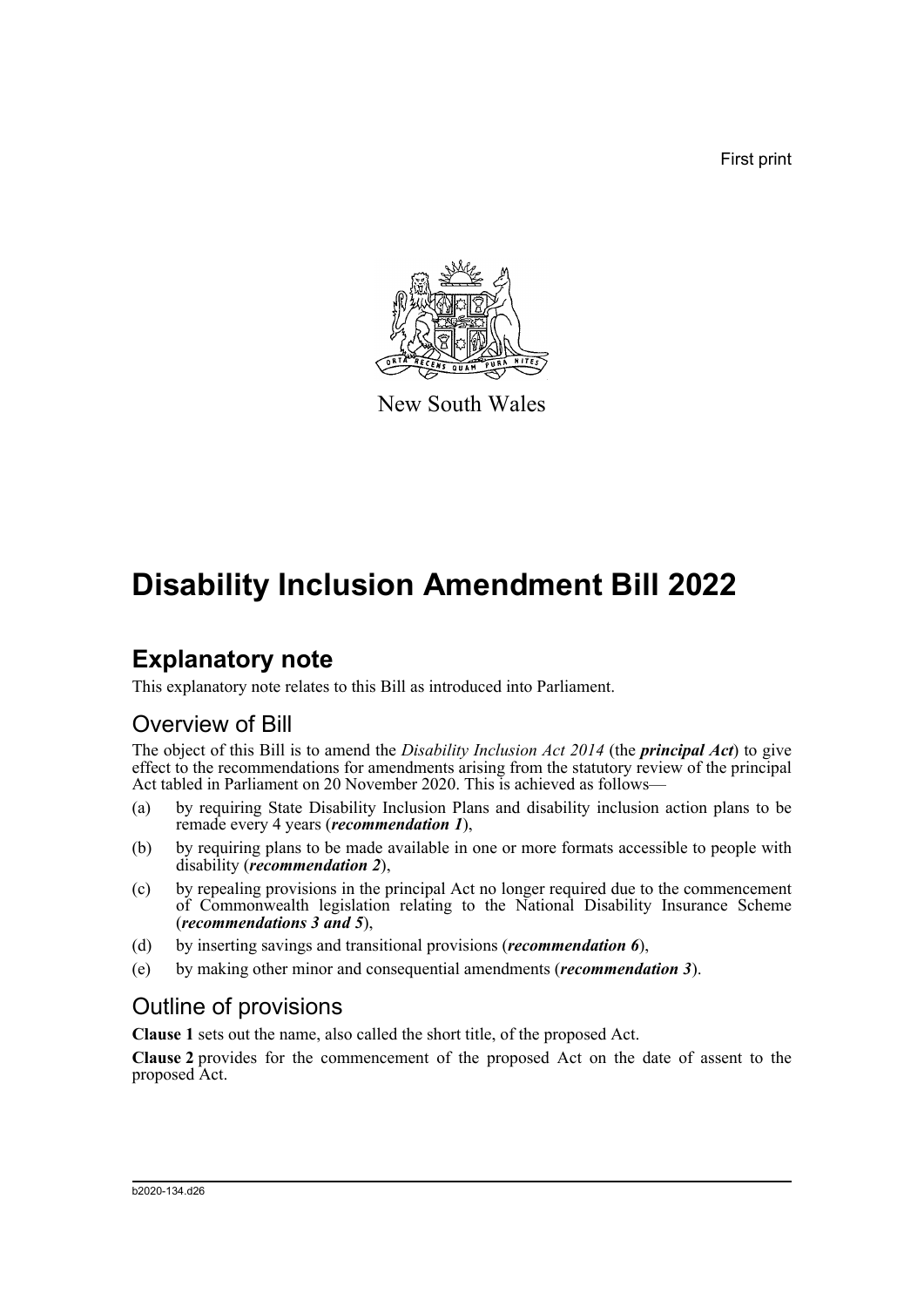### **Schedule 1 Amendment of Disability Inclusion Act 2014 No 41**

**Schedule 1[7] and [13]** give effect to recommendation 1 of the review. The proposed amendments require State Disability Inclusion Plans and disability inclusion action plans to be reviewed every 4 years and be remade, with or without variation, within 12 months of the review. **Schedule 1[1], [3], [5], [6], [8], [9], [11], [12] and [15]** make consequential amendments.

**Schedule 1[4] and [10]** give effect to recommendation 2 of the review. The proposed amendments require State Disability Inclusion Plans and disability inclusion action plans to be made available in one or more formats accessible to people with disability.

**Schedule 1[14] and [17]** give effect to recommendation 3 of the review by repealing provisions in Parts 4 and 5 and Schedule 2 of the principal Act. **Schedule 1[14]** reinserts and renumbers certain provisions relating to disability service standards and the provision of financial assistance by the Secretary. **Schedule 1[2]** makes a consequential amendment to remove redundant definitions and updates the definition of *Department*.

**Schedule 1[16] and [17]** give effect to recommendation 5 of the review. The proposed amendments repeal provisions dealing with particular accounts and funds of residents of government residential centres. Government residential centres are no longer in operation.

**Schedule 1[18]** gives effect to recommendation 6 of the review by inserting savings and transitional provisions.

## **Schedule 2 Amendment of other legislation**

**Schedule 2** gives effect to recommendation 3 of the review.

**Schedule 2.1** amends the *Community Services (Complaints, Reviews and Monitoring) Act 1993* to remove the Ombudsman's function to review deaths of persons with disability.

**Schedule 2.2** amends the *Community Welfare Act 1987* to update references to provisions in the principal Act proposed to be repealed by the proposed Act.

**Schedule 2.3[1], [3] and [4]** amend the *Coroners Act 2009* to remove references to provisions of the principal Act proposed to be repealed and move definitions from the principal Act to the *Coroners Act 2009*. **Schedule 2.4** amends the *Coroners Regulation 2021* to make a consequential amendment. **Schedule 2.3[2]** enables the Coroners Court to hold inquests into the deaths of persons with disability.

**Schedule 2.5** amends the *Disability Inclusion Regulation 2014* to repeal provisions consequent on the proposed repeal of provisions in the principal Act.

**Schedule 2.6** amends the *Land Tax Management Act 1956* to update a reference to a defined term proposed to be moved from the principal Act to the *Coroners Act 2009*.

**Schedule 2.7** amends the *Ombudsman Act 1974* to repeal provisions relating to reportable incidents in supported group accommodation. Providers of supported group accommodation are now funded by the National Disability Insurance Scheme and the jurisdiction to oversee reportable incidents lies with the NDIS Quality and Safeguards Commission.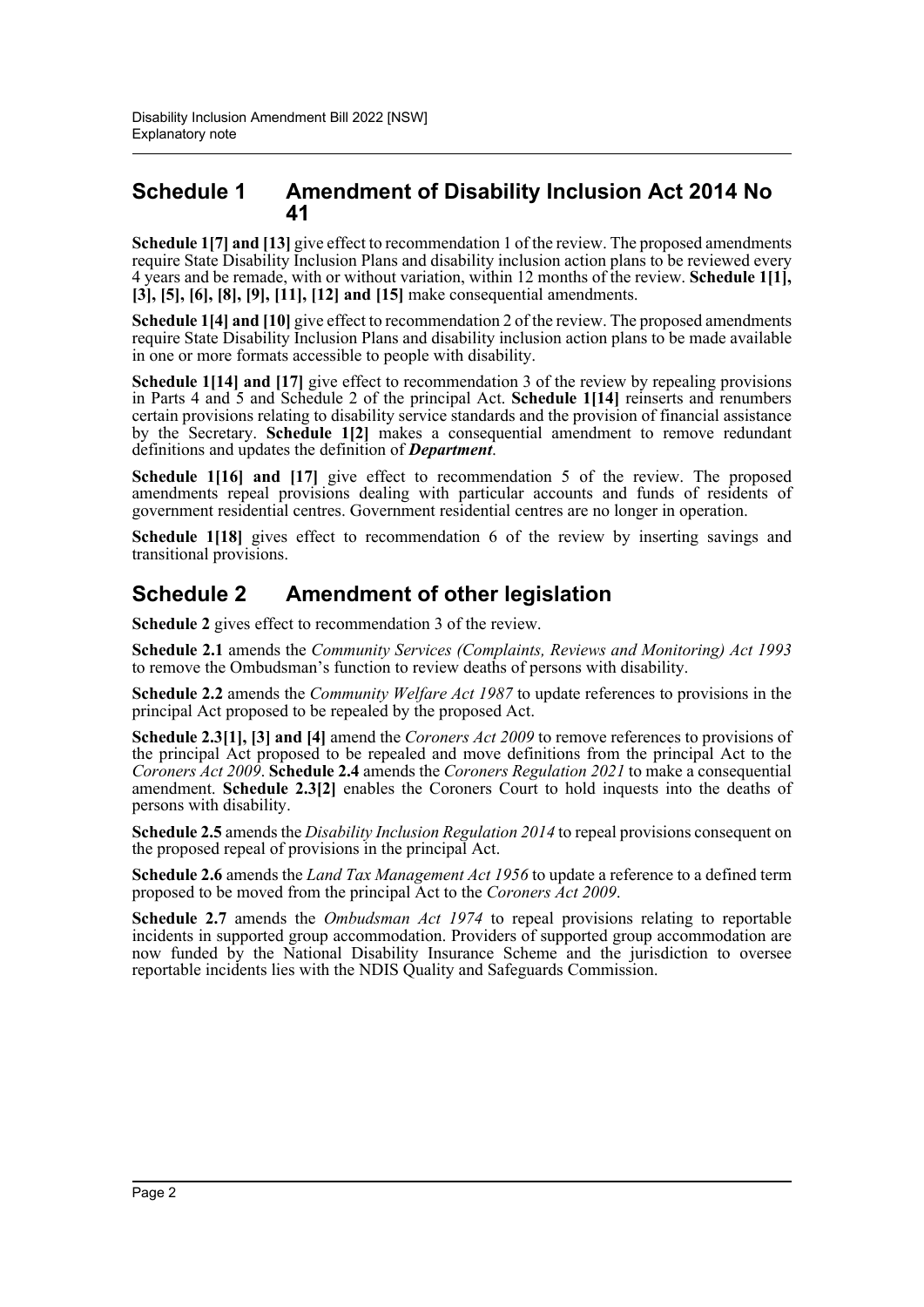First print



New South Wales

# **Disability Inclusion Amendment Bill 2022**

# **Contents**

|                   |                                                  | Page |
|-------------------|--------------------------------------------------|------|
|                   | Name of Act                                      |      |
|                   | Commencement                                     |      |
| Schedule 1        | Amendment of Disability Inclusion Act 2014 No 41 |      |
| <b>Schedule 2</b> | Amendment of other legislation                   |      |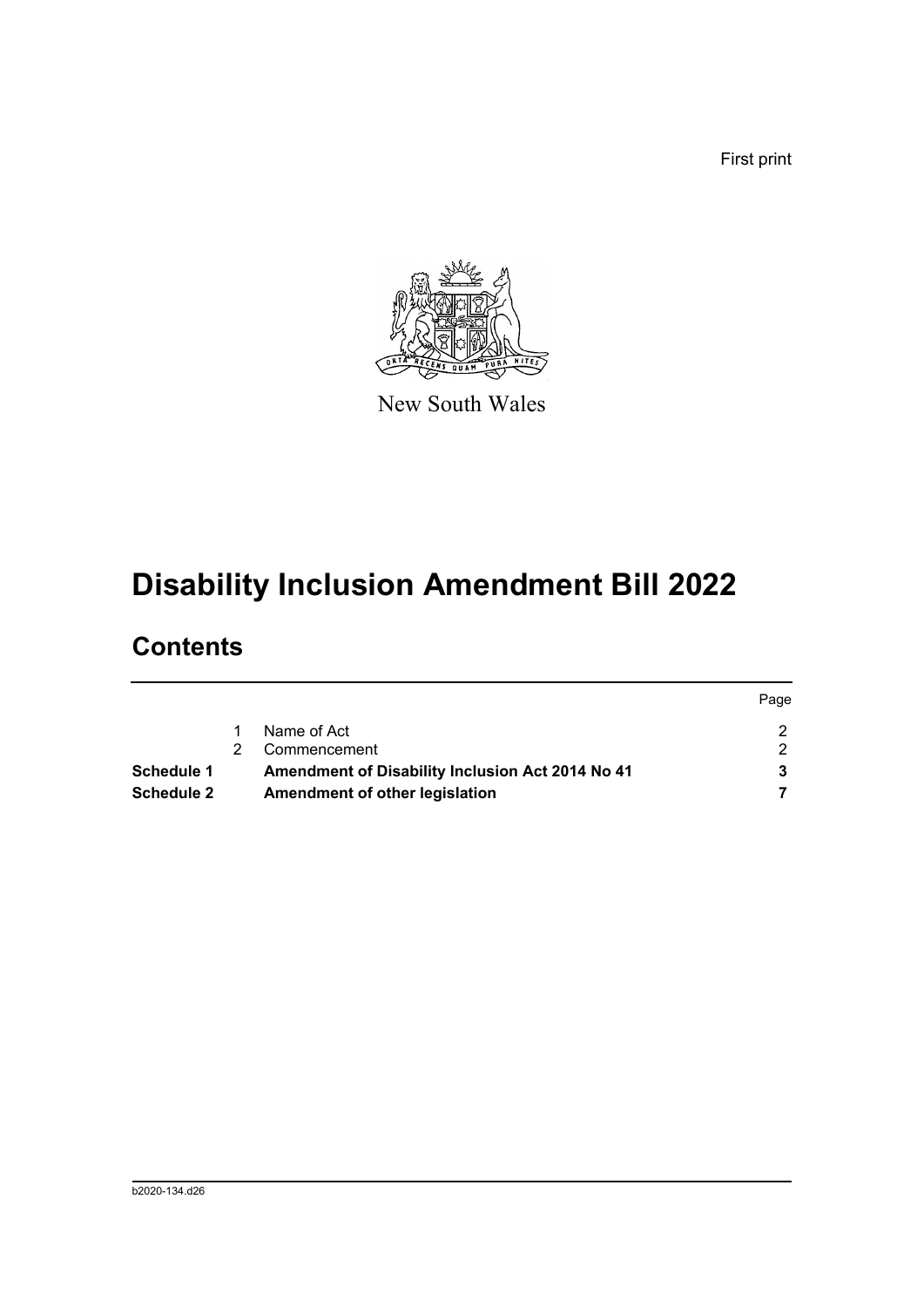

New South Wales

# **Disability Inclusion Amendment Bill 2022**

No , 2022

### **A Bill for**

An Act to amend the *Disability Inclusion Act 2014* to give effect to recommendations arising from the statutory review of the Act; and for related purposes.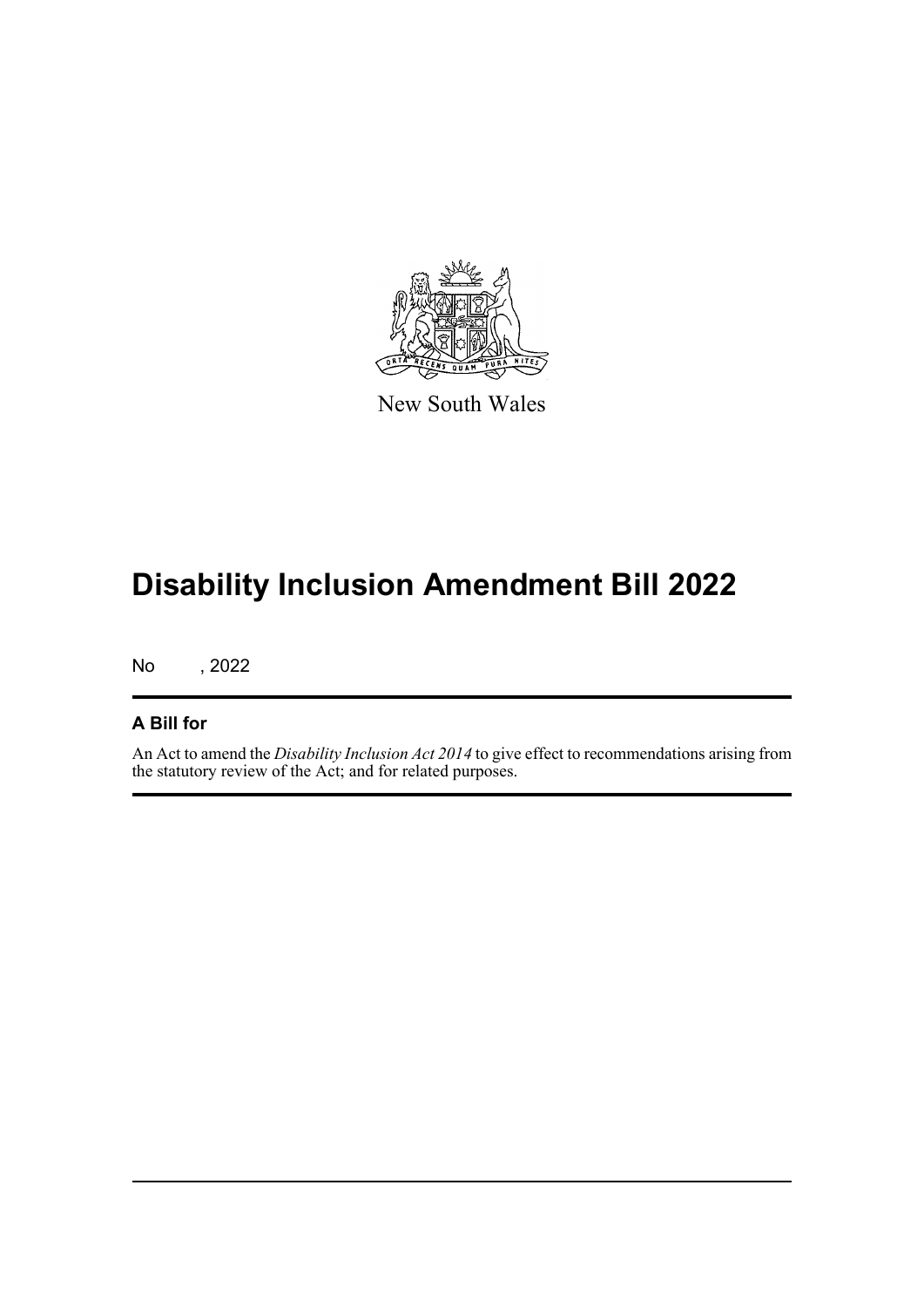<span id="page-4-1"></span><span id="page-4-0"></span>

|                | The Legislature of New South Wales enacts—               |  |  |  |
|----------------|----------------------------------------------------------|--|--|--|
| $\mathbf 1$    | Name of Act                                              |  |  |  |
|                | This Act is the Disability Inclusion Amendment Act 2022. |  |  |  |
| $\overline{2}$ | <b>Commencement</b>                                      |  |  |  |
|                | This Act commences on the date of assent to this Act.    |  |  |  |

1 2 3

4 5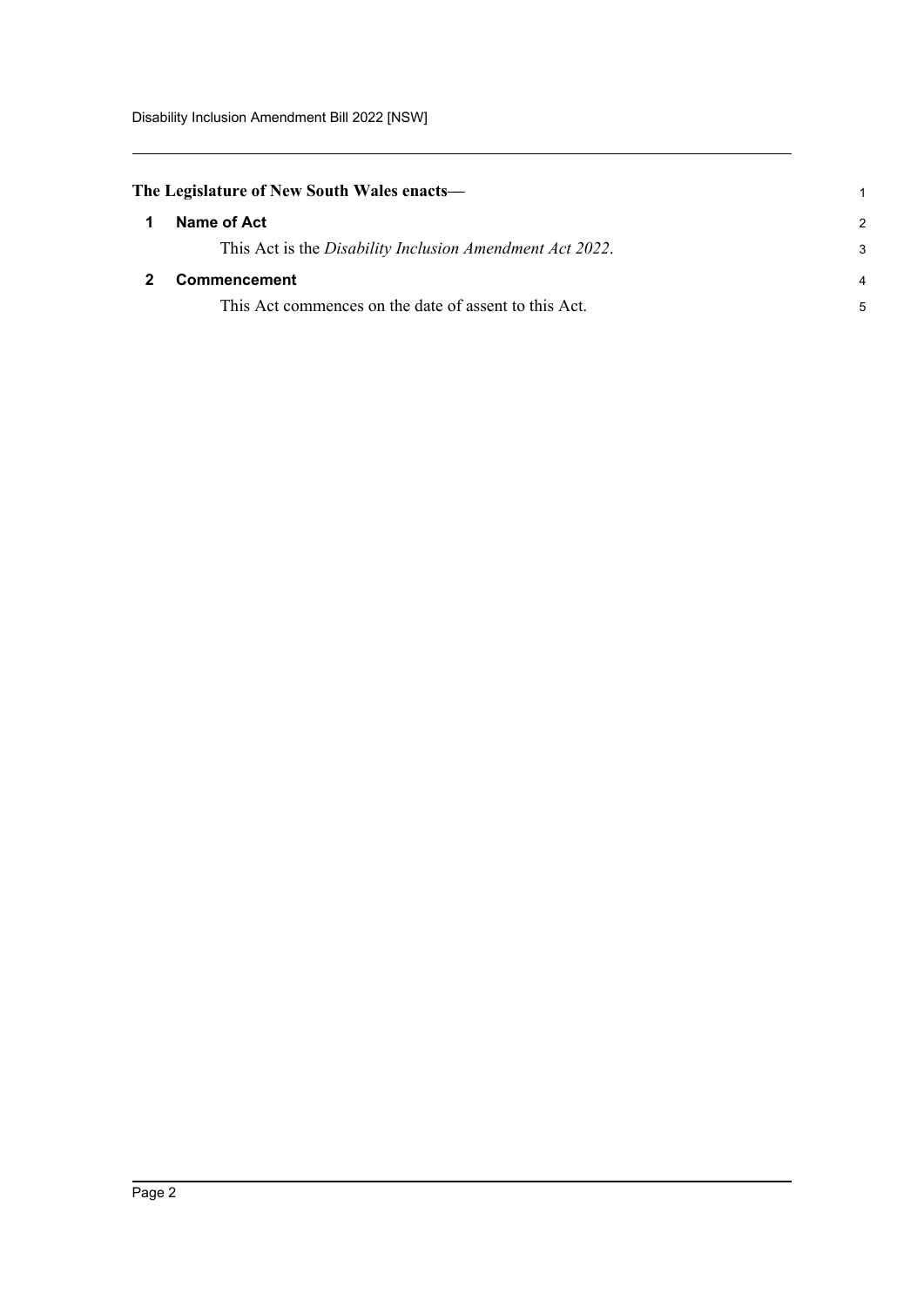<span id="page-5-0"></span>

|                  | <b>Schedule 1</b>            | <b>Amendment of Disability Inclusion Act 2014 No</b><br>41                                                                                                                                                                                                                                                     | $\mathbf{1}$<br>2                   |
|------------------|------------------------------|----------------------------------------------------------------------------------------------------------------------------------------------------------------------------------------------------------------------------------------------------------------------------------------------------------------|-------------------------------------|
| [1]              |                              | Section 6 Having regard to disability principles                                                                                                                                                                                                                                                               | $\ensuremath{\mathsf{3}}$           |
|                  | Omit the note.               |                                                                                                                                                                                                                                                                                                                | 4                                   |
| $[2]$            | <b>Section 7 Definitions</b> |                                                                                                                                                                                                                                                                                                                | $\mathbf 5$                         |
|                  |                              | Omit the definitions of accommodation and service standards, Department, disability<br>service provider, eligible entity, guardian, non-government organisation, person in the<br>target group, prescribed conditions, Public Service agency and supported group<br><i>accommodation</i> from section $7(1)$ . | $\,6\,$<br>$\overline{7}$<br>8<br>9 |
|                  |                              | Insert in alphabetical order-                                                                                                                                                                                                                                                                                  | 10                                  |
|                  |                              | <b>Department</b> means the Department of Communities and Justice.                                                                                                                                                                                                                                             | 11                                  |
| $[3]$            |                              | Section 10 Requirement for State Disability Inclusion Plan                                                                                                                                                                                                                                                     | 12                                  |
|                  |                              | Omit "have a State plan" from section $10(1)$ . Insert instead "prepare and make a State plan".                                                                                                                                                                                                                | 13                                  |
| [4]              | Section 10(6)                |                                                                                                                                                                                                                                                                                                                | 14                                  |
|                  |                              | Insert after section $10(5)$ —                                                                                                                                                                                                                                                                                 | 15                                  |
|                  | (6)                          | The Minister must make the State Disability Inclusion Plan available in one or<br>more formats accessible to people with disability.                                                                                                                                                                           | 16<br>17                            |
| [5]              | Section 11, heading          |                                                                                                                                                                                                                                                                                                                | 18                                  |
|                  |                              | Insert "and remake" after "Review".                                                                                                                                                                                                                                                                            | 19                                  |
| [6]              | Section 11(1)                |                                                                                                                                                                                                                                                                                                                | 20                                  |
|                  |                              | Omit "have the plan". Insert instead "prepare and make the State Disability Inclusion Plan".                                                                                                                                                                                                                   | 21                                  |
| $\left[7\right]$ | Section 11(4) and (5)        |                                                                                                                                                                                                                                                                                                                | 22                                  |
|                  |                              | Insert after section $11(3)$ —                                                                                                                                                                                                                                                                                 | 23                                  |
|                  | (4)                          | Within 12 months after the tabling of the report, and having taken into account<br>the recommendations made in the report, the Department must remake the<br>State Disability Inclusion Plan, with or without variations.                                                                                      | 24<br>25<br>26                      |
|                  | (5)                          | Section 10 applies to the remaking of the State Disability Inclusion Plan in the<br>same way it applies to the making of the State Disability Inclusion Plan.                                                                                                                                                  | 27<br>28                            |
| [8]              |                              | Section 12 Requirement for disability inclusion action plans                                                                                                                                                                                                                                                   | 29                                  |
|                  |                              | Omit "have a plan" from section 12(1). Insert instead "prepare and make a plan".                                                                                                                                                                                                                               | 30                                  |
| [9]              | Section 12(5)                |                                                                                                                                                                                                                                                                                                                | 31                                  |
|                  |                              | Omit "have a". Insert instead "prepare and make a".                                                                                                                                                                                                                                                            | 32                                  |
| [10]             | Section 12(5)                |                                                                                                                                                                                                                                                                                                                | 33                                  |
|                  |                              | Insert at the end of section $12(5)(b)$ —                                                                                                                                                                                                                                                                      | 34                                  |
|                  |                              | , and                                                                                                                                                                                                                                                                                                          | 35                                  |
|                  |                              | make the plan available in one or more formats accessible to people<br>(c)<br>with disability.                                                                                                                                                                                                                 | 36<br>37                            |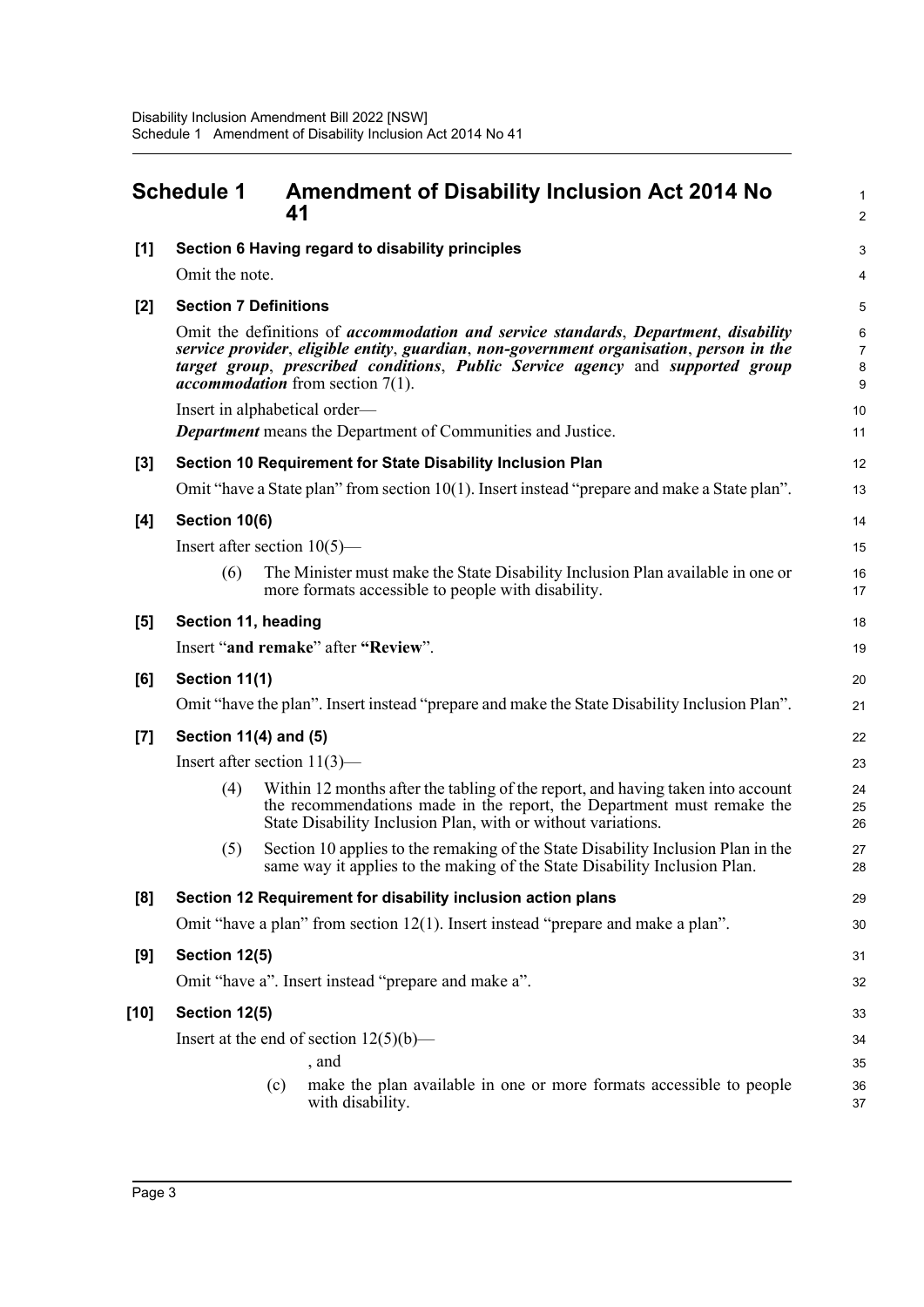| [11]   |        |               | Section 14, heading                                                                                                                                                                                                                                          | $\mathbf{1}$   |
|--------|--------|---------------|--------------------------------------------------------------------------------------------------------------------------------------------------------------------------------------------------------------------------------------------------------------|----------------|
|        |        |               | Insert "and remake" after "Review".                                                                                                                                                                                                                          | 2              |
| $[12]$ |        | Section 14(1) |                                                                                                                                                                                                                                                              | 3              |
|        |        |               | Omit "have the plan".                                                                                                                                                                                                                                        | 4              |
|        |        |               | Insert instead "prepare and make the disability inclusion action plan".                                                                                                                                                                                      | 5              |
| $[13]$ |        |               | Section 14(4) and (5)                                                                                                                                                                                                                                        | 6              |
|        |        |               | Insert after section $14(3)$ —                                                                                                                                                                                                                               | 7              |
|        |        | (4)           | Within 12 months after the completion of the review, and having taken into<br>account the recommendations made in the review, the public authority must<br>remake the disability inclusion action plan, with or without variations.                          | 8<br>9<br>10   |
|        |        | (5)           | Section 12 applies to the remaking of the disability inclusion action plan in the<br>same way it applies to the making of the disability inclusion action plan.                                                                                              | 11<br>12       |
| $[14]$ | Part 4 |               |                                                                                                                                                                                                                                                              | 13             |
|        |        |               | Omit Parts 4 and 5. Insert instead—                                                                                                                                                                                                                          | 14             |
|        | Part 4 |               | Service standards and financial assistance                                                                                                                                                                                                                   | 15             |
|        | 20     |               | <b>Disability service standards</b>                                                                                                                                                                                                                          | 16             |
|        |        | (1)           | The regulations may make provision for or about standards <i>(disability service</i> )<br>standards) relating to the provision of supports and services for people with<br>disability to improve the quality and effectiveness of the supports and services. | 17<br>18<br>19 |
|        |        | (2)           | The Secretary must make the disability service standards publicly available.                                                                                                                                                                                 | 20             |
|        | 21     |               | Financial assistance to promote objects of Act                                                                                                                                                                                                               | 21             |
|        |        | (1)           | The Secretary may provide financial assistance to a government department,<br>local council or another entity for the purpose of promoting the objects of this<br>Act.                                                                                       | 22<br>23<br>24 |
|        |        | (2)           | The financial assistance may be provided, as the Secretary considers<br>appropriate-                                                                                                                                                                         | 25<br>26       |
|        |        |               | subject to conditions or unconditionally, and<br>(a)                                                                                                                                                                                                         | 27             |
|        |        |               | (b)<br>in relation to a particular matter.                                                                                                                                                                                                                   | 28             |
|        | 22     |               | Secretary may require information                                                                                                                                                                                                                            | 29             |
|        |        | (1)           | This section applies if the Secretary reasonably believes a person receiving, or<br>seeking to receive, financial assistance under section 21 has information or a<br>document in the person's possession or control relating to-                            | 30<br>31<br>32 |
|        |        |               | the provision of the financial assistance, or<br>(a)                                                                                                                                                                                                         | 33             |
|        |        |               | obtaining or providing supports or services with the financial assistance,<br>(b)<br>or                                                                                                                                                                      | 34<br>35       |
|        |        |               | compliance with an agreement entered into with the Secretary in<br>(c)<br>relation to the financial assistance.                                                                                                                                              | 36<br>37       |
|        |        | (2)           | The Secretary may, by notice given to the person, require the person to give<br>the information or document to the Secretary.                                                                                                                                | 38<br>39       |
|        |        | (3)           | The notice must specify-                                                                                                                                                                                                                                     | 40             |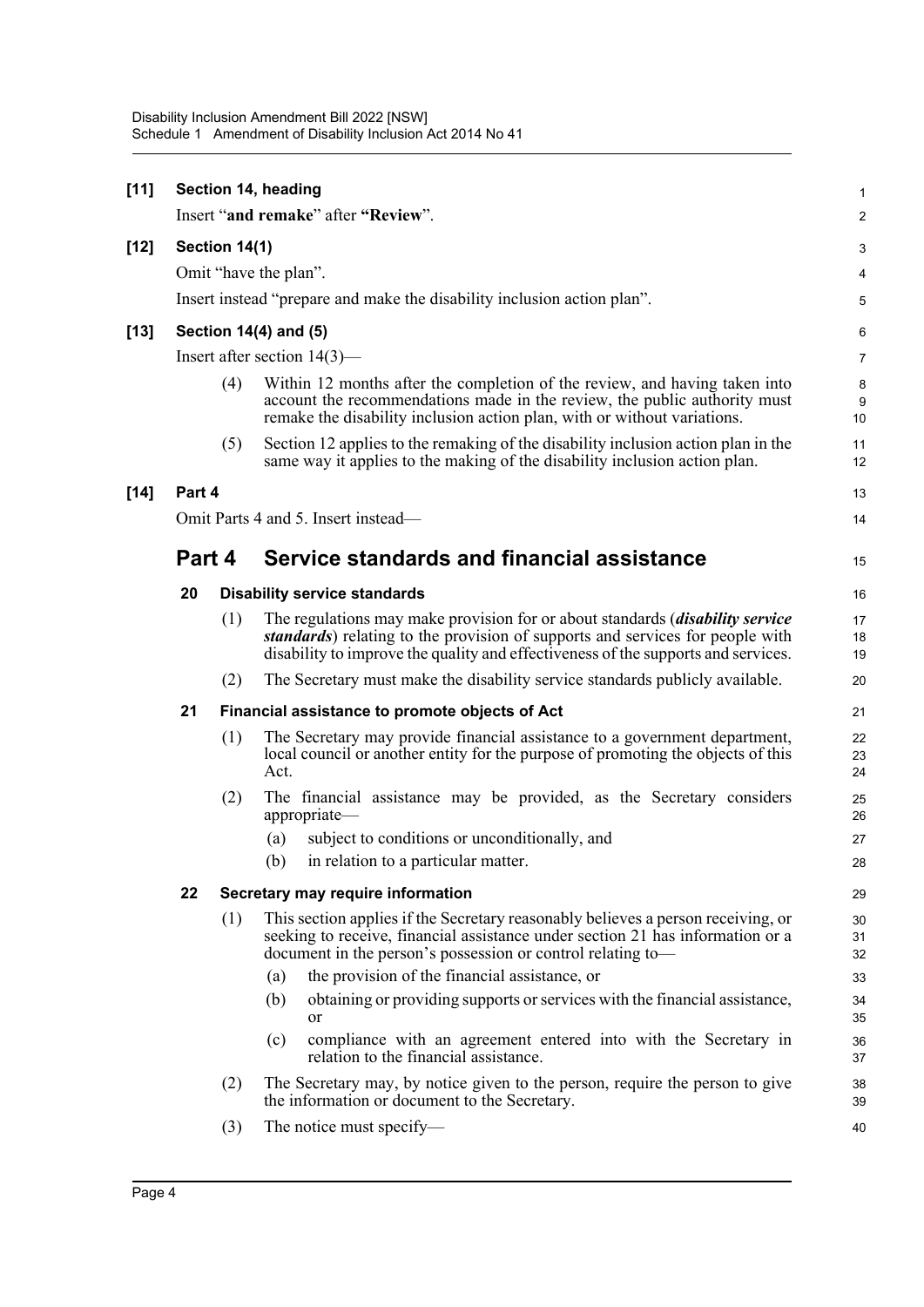|        |                      | the nature of the information or document, and<br>(a)                                                                                                                                                                      | 1              |  |
|--------|----------------------|----------------------------------------------------------------------------------------------------------------------------------------------------------------------------------------------------------------------------|----------------|--|
|        |                      | how the person must give the information or document, and<br>(b)                                                                                                                                                           | $\mathbf{2}$   |  |
|        |                      | the reasonable period, of at least 14 days, within which the information<br>(c)<br>or document must be given.                                                                                                              | 3<br>4         |  |
|        | (4)                  | The person must comply with the notice.                                                                                                                                                                                    | 5              |  |
|        |                      | Note- It is an offence under the Crimes Act 1900, section 307B to give false or<br>misleading information to a person exercising a power, authority, duty or function<br>under, or in connection with, a law of the State. | 6<br>7<br>8    |  |
|        | 23                   | Protection from liability for giving information                                                                                                                                                                           | 9              |  |
|        |                      | If a person, acting in good faith, gives information or a document in<br>accordance with a requirement under section 22, the person—                                                                                       | 10<br>11       |  |
|        |                      | is not liable to civil or criminal action for giving the information or<br>(a)<br>document, and                                                                                                                            | 12<br>13       |  |
|        |                      | cannot be held to have breached a code of professional etiquette or<br>(b)<br>ethics or departed from accepted standards of professional conduct as a<br>result of giving the information or document.                     | 14<br>15<br>16 |  |
| [15]   |                      | Section 47 Sections 3–6 do not give rise to or affect a cause of action                                                                                                                                                    | 17             |  |
|        | Omit section 47(2).  |                                                                                                                                                                                                                            | 18             |  |
| $[16]$ |                      | Section 48 Dealing with particular accounts and funds                                                                                                                                                                      | 19             |  |
|        | Omit the section.    |                                                                                                                                                                                                                            | 20             |  |
| $[17]$ | Schedules 2 and 3    |                                                                                                                                                                                                                            | 21             |  |
|        | Omit the Schedules.  |                                                                                                                                                                                                                            | 22             |  |
| [18]   |                      | Schedule 4 Savings, transitional and other provisions                                                                                                                                                                      | 23             |  |
|        | Insert after Part 2- |                                                                                                                                                                                                                            |                |  |
|        | Part 3               | <b>Provisions consequent on enactment of Disability</b><br><b>Inclusion Amendment Act 2022</b>                                                                                                                             | 25<br>26       |  |
|        | 7                    | <b>Definitions</b>                                                                                                                                                                                                         | 27             |  |
|        |                      | In this Part—                                                                                                                                                                                                              | 28             |  |
|        |                      | amending Act means the Disability Inclusion Amendment Act 2022.                                                                                                                                                            | 29             |  |
|        |                      | commencement date means the date of assent to the amending Act.                                                                                                                                                            | 30             |  |
|        |                      | <i>repealed</i> , in relation to a provision, means the provision as in force<br>immediately before its repeal by the amending Act.                                                                                        | 31<br>32       |  |
|        | 8                    | <b>Continuation of financial assistance</b>                                                                                                                                                                                | 33             |  |
|        |                      | An arrangement for a government department, local council or other entity to<br>receive financial assistance under repealed section 37 continues—                                                                          | 34<br>35       |  |
|        |                      | as if the arrangement had been made under section 21, as inserted by the<br>(a)<br>amending Act, and                                                                                                                       | 36<br>37       |  |
|        |                      | subject to the conditions of the Secretary in place immediately before<br>(b)<br>the commencement date.                                                                                                                    | 38<br>39       |  |
|        |                      |                                                                                                                                                                                                                            |                |  |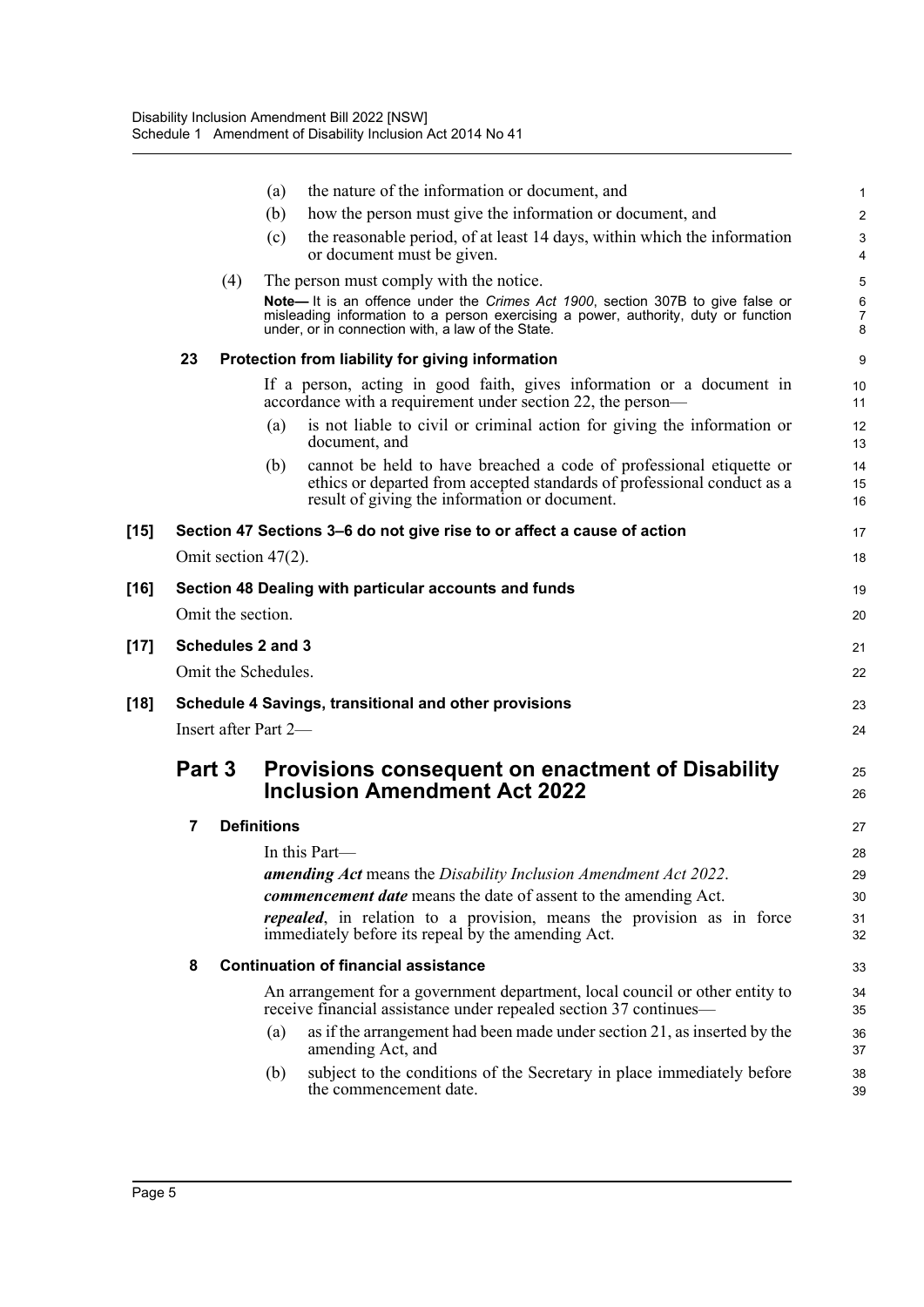| 9  | Notice to give information remains in force                                                                                                                                                                      |                          |
|----|------------------------------------------------------------------------------------------------------------------------------------------------------------------------------------------------------------------|--------------------------|
|    | A notice issued by the Secretary under repealed section 38 and in force<br>immediately before the commencement date continues as if it had been issued<br>under section 22 as in force on the commencement date. | $\overline{2}$<br>3<br>4 |
| 10 | Accessible format of plans                                                                                                                                                                                       | 5                        |
|    | Sections 10(6) and 12(5)(c), as inserted by the amending Act, apply only to a<br>State Disability Inclusion Plan or disability inclusion action plan made or<br>remade after the commencement date.              | 6<br>8                   |
|    | Period of review for certain disability inclusion action plans                                                                                                                                                   | 9                        |
|    | Despite section $14(1)$ , a disability inclusion action plan made or remade by a<br>local council in 2017 must be reviewed before the end of 30 November 2022.                                                   | 10<br>11                 |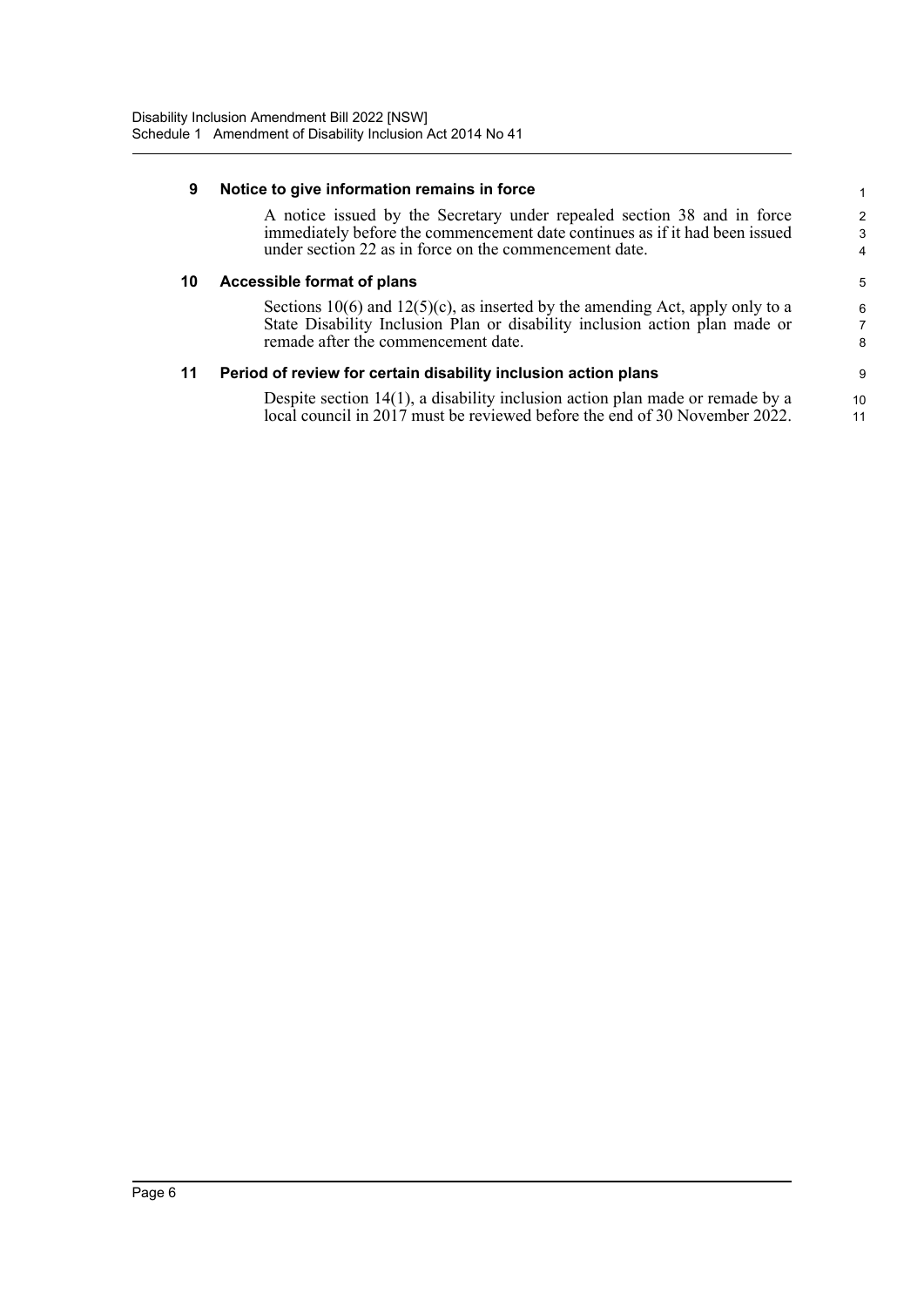<span id="page-9-0"></span>

|       | <b>Schedule 2</b>                     |            | <b>Amendment of other legislation</b>                                                                                                                  | $\mathbf 1$           |
|-------|---------------------------------------|------------|--------------------------------------------------------------------------------------------------------------------------------------------------------|-----------------------|
| 2.1   | No <sub>2</sub>                       |            | <b>Community Services (Complaints, Reviews and Monitoring) Act 1993</b>                                                                                | $\boldsymbol{2}$<br>3 |
| $[1]$ |                                       |            | Section 28 Applications to Tribunal for administrative reviews of decisions                                                                            | 4                     |
|       |                                       |            | Omit ", section 35 of the <i>Disability Inclusion Act 2014</i> " from section $28(1)(a)$ .                                                             | 5                     |
| $[2]$ | <b>Section 35 Application of Part</b> |            |                                                                                                                                                        | 6                     |
|       | Omit section $35(1)(f)$ and (g).      |            |                                                                                                                                                        | 7                     |
| $[3]$ | Section 35(2)                         |            |                                                                                                                                                        | $\bf 8$               |
|       | (including the note).                 |            | Omit the definitions of <i>assisted boarding house</i> and <i>supported group accommodation</i>                                                        | 9<br>10               |
| 2.2   |                                       |            | <b>Community Welfare Act 1987 No 52</b>                                                                                                                | 11                    |
|       | programs                              |            | Section 7 Assistance funds for community welfare and social development                                                                                | 12<br>13              |
|       |                                       |            | Omit "Part 5" from section 7(3A). Insert instead "Part 4".                                                                                             | 14                    |
| 2.3   | Coroners Act 2009 No 41               |            |                                                                                                                                                        | 15                    |
| $[1]$ |                                       |            | Section 24 Jurisdiction concerning deaths of children and disabled persons                                                                             | 16                    |
|       |                                       |            | Omit "supported group accommodation" from section 24(1)(e).                                                                                            | 17                    |
|       |                                       |            | Insert instead "specialist disability accommodation".                                                                                                  | 18                    |
| $[2]$ | <b>Section 24(1)(f)</b>               |            |                                                                                                                                                        | 19                    |
|       | Omit the paragraph. Insert instead-   |            |                                                                                                                                                        | 20                    |
|       | (f)                                   |            | a person, other than a child in care, who-                                                                                                             | 21                    |
|       |                                       | (i)        | is a person in the relevant group, and                                                                                                                 | 22                    |
|       |                                       | (ii)       | receives assistance of a kind prescribed by the regulations from a<br>service provider to enable the person to live independently in the<br>community. | 23<br>24<br>25        |
| $[3]$ | Section 24(3)                         |            |                                                                                                                                                        | 26                    |
|       |                                       |            | Omit the definition of <i>supported group accommodation</i> . Insert in alphabetical order—                                                            | 27                    |
|       |                                       |            | <i>person in the relevant group</i> —see section 24A.                                                                                                  | 28                    |
|       |                                       |            | specialist disability accommodation means premises—                                                                                                    | 29                    |
|       | (a)                                   | $26$ , and | enrolled under the National Disability Insurance Scheme (Specialist<br>Disability Accommodation) Rules 2020 of the Commonwealth, section               | 30<br>31<br>32        |
|       | (b)                                   |            | that is, or is a type of premises, prescribed by the regulations to be<br>specialist disability accommodation, and                                     | 33<br>34              |
|       | (c)                                   |            | that is not, or is not a type of premises, prescribed by the regulations to<br>not be specialist disability accommodation.                             | 35<br>36              |
| [4]   | <b>Section 24A</b>                    |            |                                                                                                                                                        | 37                    |
|       | Insert after section 24—              |            |                                                                                                                                                        | 38                    |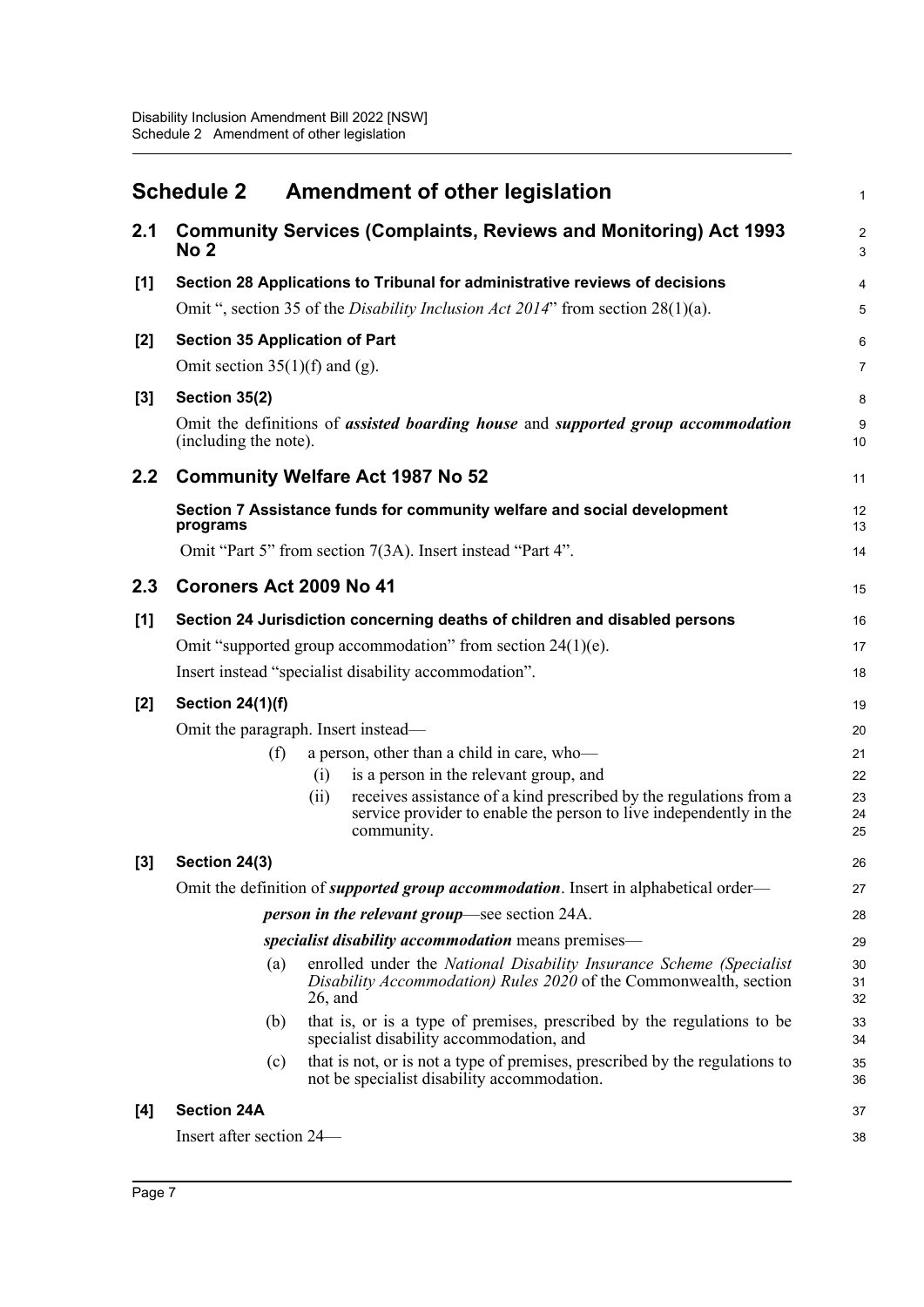#### **24A Meaning of "person in the relevant group"**

(1) For this Act, a *person in the relevant group* is a person who has a disability, whether or not of a chronic episodic nature, that—

35

36 37

- (a) is attributable to an intellectual, cognitive, neurological, psychiatric, sensory or physical impairment, or a combination of those impairments, and
- (b) is permanent or likely to be permanent, and
- (c) results in a significant reduction in the person's functional capacity in one or more areas of major life activity, including, for example, communication, social interaction, learning, mobility, decision-making, self-care and self-management, and
- (d) results in the need for support, whether or not of an ongoing nature.
- (2) To avoid doubt, each of the following persons, within the meaning of the *Mental Health Act 2007*, is a person in the relevant group if the person has a disability referred to in subsection (1)—
	- (a) an involuntary patient or a forensic patient,
	- (b) a person subject to a community treatment order,
	- (c) a person under detention in a mental health facility.
- (3) A person in the relevant group includes a child under 6 years of age who has developmental delay within the meaning of the *National Disability Insurance Scheme Act 2013* of the Commonwealth.
- (4) To avoid doubt, a person with a permanent disability is a person in the relevant group even if the severity of the person's impairment because of the disability may diminish over time or the person's condition may improve.

(5) In this section—

*disability*, in relation to a person, includes a long-term physical, psychiatric, intellectual or sensory impairment that, in interaction with various barriers, may hinder the person's full and effective participation in the community on an equal basis with others.

*support* means assistance provided to a person with disability to do one or more of the following—

- (a) help the person undertake the person's day to day activities,
- (b) increase the person's independence,
- (c) facilitate the person's social and economic inclusion in the community.

### **2.4 Coroners Regulation 2021**

#### **Clause 4A**

Insert after clause 4—

### **4A Meaning of "specialist disability accommodation"—the Act, s24(3)**

- (1) For the Act, section 24(3), definition of *specialist disability accommodation*, paragraph (b), premises are prescribed to be specialist disability accommodation if—
	- (a) the premises are residential, and
	- (b) the premises are under the control, direction or management of a registered NDIS provider, within the meaning of the *National Disability Insurance Scheme Act 2013* of the Commonwealth, and 43 44 45